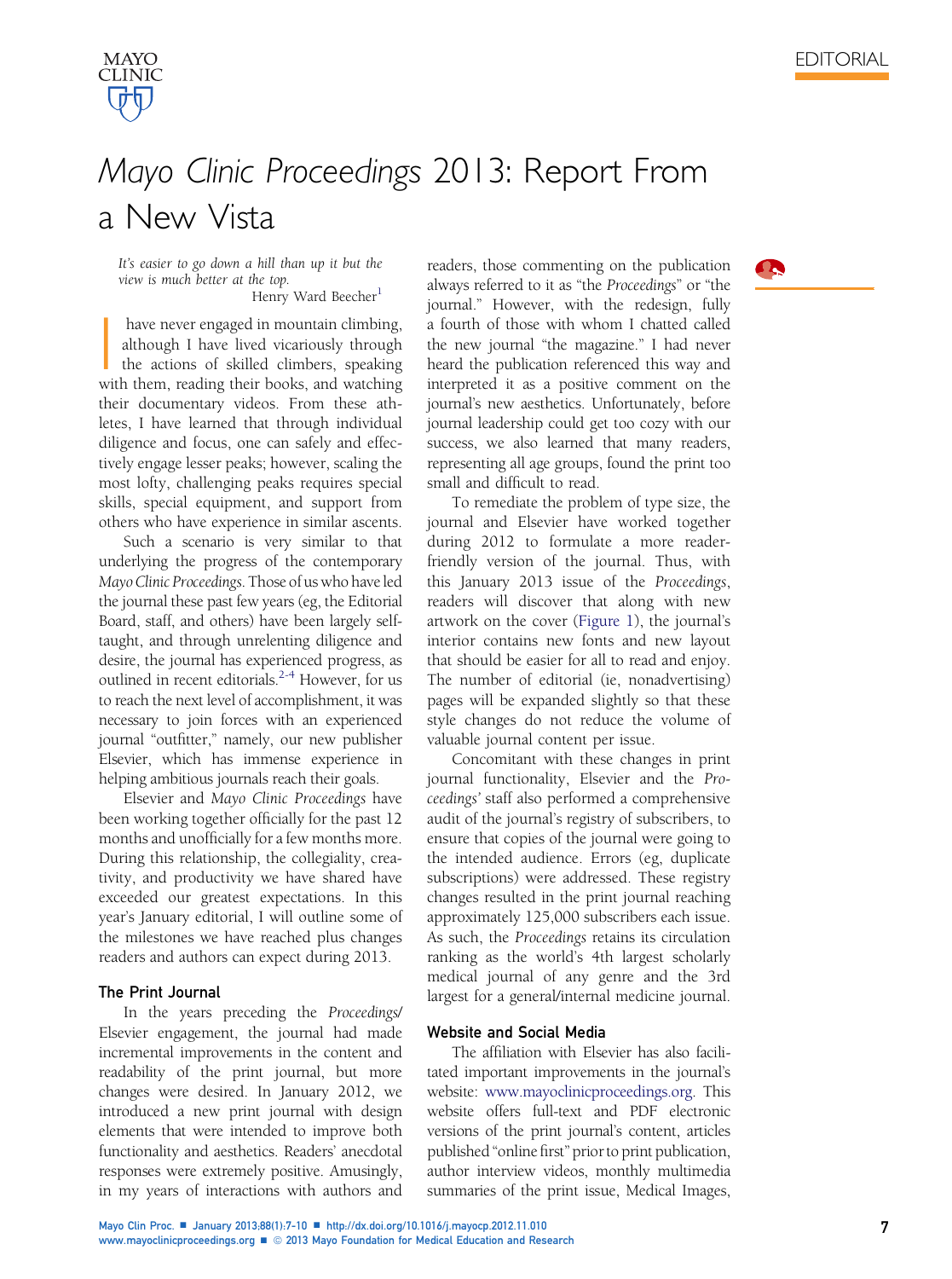<span id="page-1-0"></span>

supernumerary electronic-only Residents' Clinic articles, thematic collections of contemporary articles, profiles of journal personnel, a bookstore, and other features. The intent of the electronic journal is to provide access to the entirety of print journal articles for all who prefer the enhanced access and searchability that the electronic format offers and additionally to provide independent features not available elsewhere or not possible in print. The site incorporates archival content back to the January 1995 issue (with PDFs and full text) and will soon be expanded to include yet another decade. The website has also been designed with rotating feature content so that with regularity, a new article or image will be presented each time the reader accesses the website.

Additionally, the Proceedings began a migration of journal content to mobile devices. A journal app for iPads is available for download through the App Store and Newsstand. With this app, all features of the print journal, and selected online-only features, can be downloaded separately or in combination for off-line viewing and sharing via social media. First-time registration requires subscribers to provide their journal account number, found on the address label of the print journal. All inquiries regarding registration and log-in should be directed to [journalsonlinesupport-usa@elsevier.com](mailto:journalsonlinesupport-usa@elsevier.com)(phone: 800-654-2452). Upcoming changes in our website will improve the online experience and readability for other mobile computing platforms and for smartphones.

On the social media front, the Proceedings has established a dedicated YouTube channel, "Mayo Proceedings" ([www.YouTube.com/Mayo](http://www.YouTube.com/MayoProceedings) [Proceedings\)](http://www.YouTube.com/MayoProceedings). This channel features presentations and interviews with authors who describe the core findings and importance of their Proceedings articles. These videos are primarily organized as playlists by monthly issue but are also indexed and searchable by topics. New author interviews are added throughout the month, as soon as new articles are published "online first."

The Proceedings also introduced a Twitter account: [www.Twitter.com/MayoProceedings.](http://www.Twitter.com/MayoProceedings) The Editorial Board intends to disseminate alerts to followers regarding online-first publications in the journal as well as newsworthy developments. Sign-up for this easily accessed service is free.

Recognizing that electronic publication and social media are highly dynamic aspects of our journal's presence and impact, we are constantly recalibrating and fine-tuning our approach in collaboration with Elsevier. In order to target our electronic evolution toward interacting with and serving our audience optimally, the Editorial Board and staff invite and welcome your feedback and input at [proceedings@mayo.edu](mailto:proceedings@mayo.edu). The information needed to access the Proceedings' social media presence will be presented regularly on the cover of the print journal and on the Proceedings' website.

#### Peer Review

Mayo Clinic Proceedings' operational model assumes that if the number of articles published each year remains relatively constant, annual increases in the number of manuscripts submitted and corresponding decreases in the fraction accepted will result in improved quality ([Figure 2\)](#page-2-0). In this regard, the journal relies on authors' spontaneous actions and Editorial Board recruitment efforts to increase both the number and quality of submitted manuscripts from which the reviewers and Editorial Board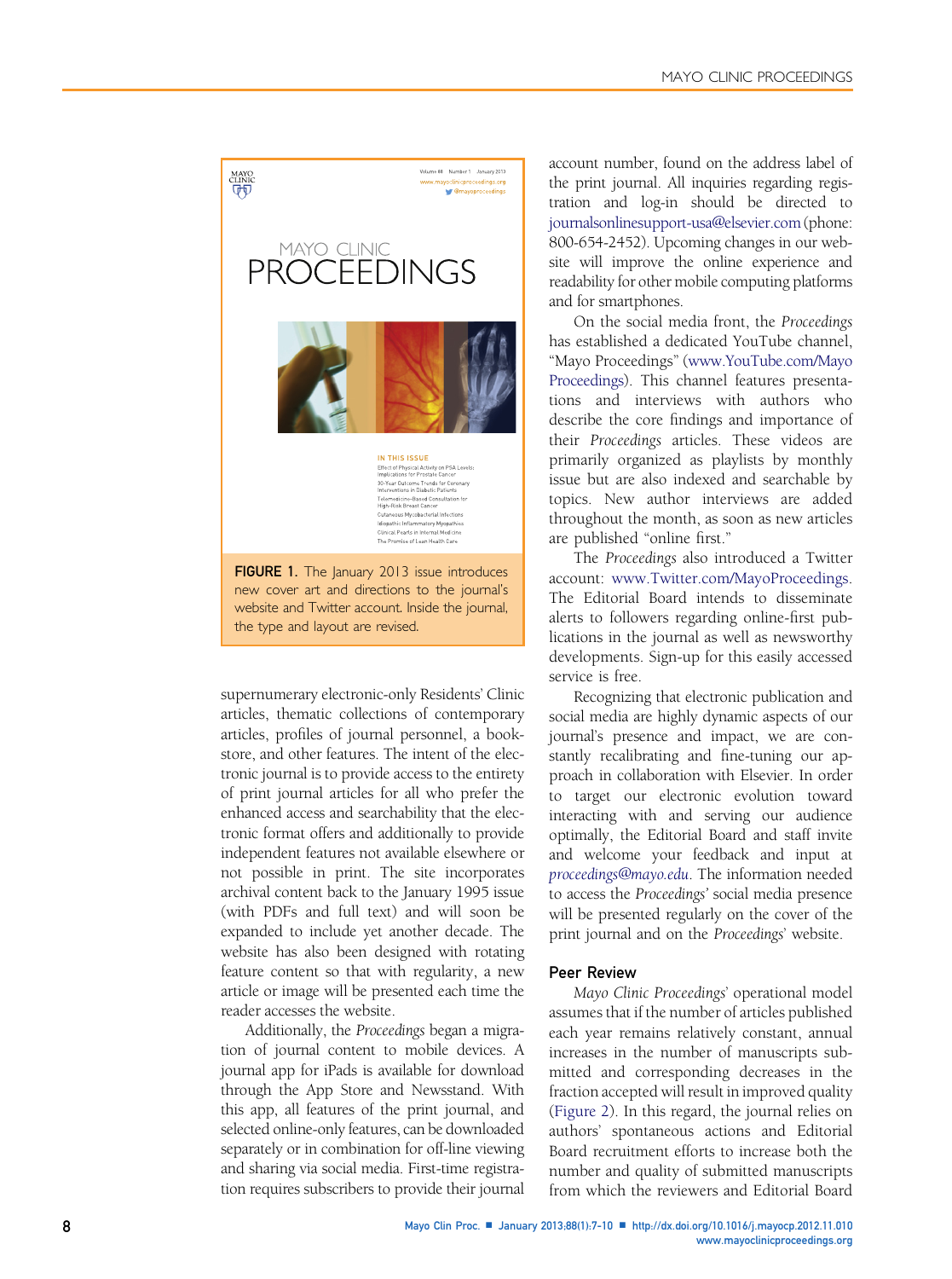<span id="page-2-0"></span>

select the best for publication. In recent years, the journal has made linear, incremental progress in these areas, as validated by a number of metrics (see "Metrics and Survey Results"), including an impact factor that increased for 11 consecutive years[.3](#page-3-0) Fortunately, with the Proceedings/Elsevier partnership, progress has been accelerated. Specifically, total journal submissions increased by 20% in 2012, and journal acceptance rates declined accordingly. Submission increases came from all 3 demographic groups the journal monitors-ie, Mayo Clinic authors, US authors not affiliated with Mayo Clinic, and international authors; however, the greatest growth came from international authors. This is a valuable change for the journal, simply because the diversity of international patients, environments, and treatments allows greater insight into human diseases than would be possible otherwise.

In addition to manuscripts spontaneously submitted to the Proceedings, the Editorial Board increased and more finely focused its recruitment efforts in 2012 to obtain more authoritative articles on broad-reaching topics of interest to readers. The recruited articles will appear in the journal throughout 2013 and beyond. The new articles will include a new symposium series on regenerative medicine that will begin mid-year, along with more treatment guidelines, consensus statements, My Treatment Approach articles, and review articles. A needs assessment conducted bythe Editorial Board also determined

that we should expand the Board and increase its diversity in 2013 to address underserved content areas. Therefore, in January 2013 or soon thereafter, the Editorial Board will have new Board members representing pain medicine, family medicine, pediatric and adolescent medicine, and biotechnology. These additions are not meant to alter the core direction of the journal but instead to provide higher-quality, more representative content of interest to physicians engaged in the practice of general/internal medicine.

#### Metrics and Survey Results

In 2012, the Proceedings experienced good news in several metrics of interest to authors and readers. Our latest impact factor (ie, the 2011 value released in June 2012) was 5.698 (Web of Knowledge; Thomson Reuters, New York, NY). Although the raw value was minimally changed from the previous year, the impact factor ranking improved from  $13<sup>th</sup>$ of 153 general and internal medicine journals in 2010 to  $11<sup>th</sup>$  of 155 in 2011. This combination of impact factor and ranking is the most favorable in the journal's history.

The journal also recorded some impressive readership data this past year. The biannual Kantar Media (North American office, New York, NY) survey ranked the Proceedings as one of the most widely read internal medicine journals. This positive assessment was confirmed by the annual, syndicated Essential Journal Study, conducted by the Matalia Group, Inc (Kulpsville, PA) on behalf of the New England Journal of Medicine via mail to American Medical Association physicians in 10 specialties. In order, the top journals that the internists considered "essential" to their practice and "important in clinical decision making" were New England Journal of Medicine, JAMA, Annals of Internal Medicine, and Mayo Clinic Proceedings. The Proceedings' website was ranked third among this demographic of readers, following only the websites of New England Journal of Medicine and Annals of Internal Medicine.<sup>[5](#page-3-0)</sup>

The Essential Journal Study also determined that the Proceedings was ranked among the top 10 journals for cardiologists (No. 9), hospitalists (No. 7), and pulmonologists (No.  $10$ .<sup>[4](#page-3-0)</sup> Of note, most of the journals rated as essential by specialists and subspecialists are journals in which the content is highly focused on those practice areas. That the Proceedings